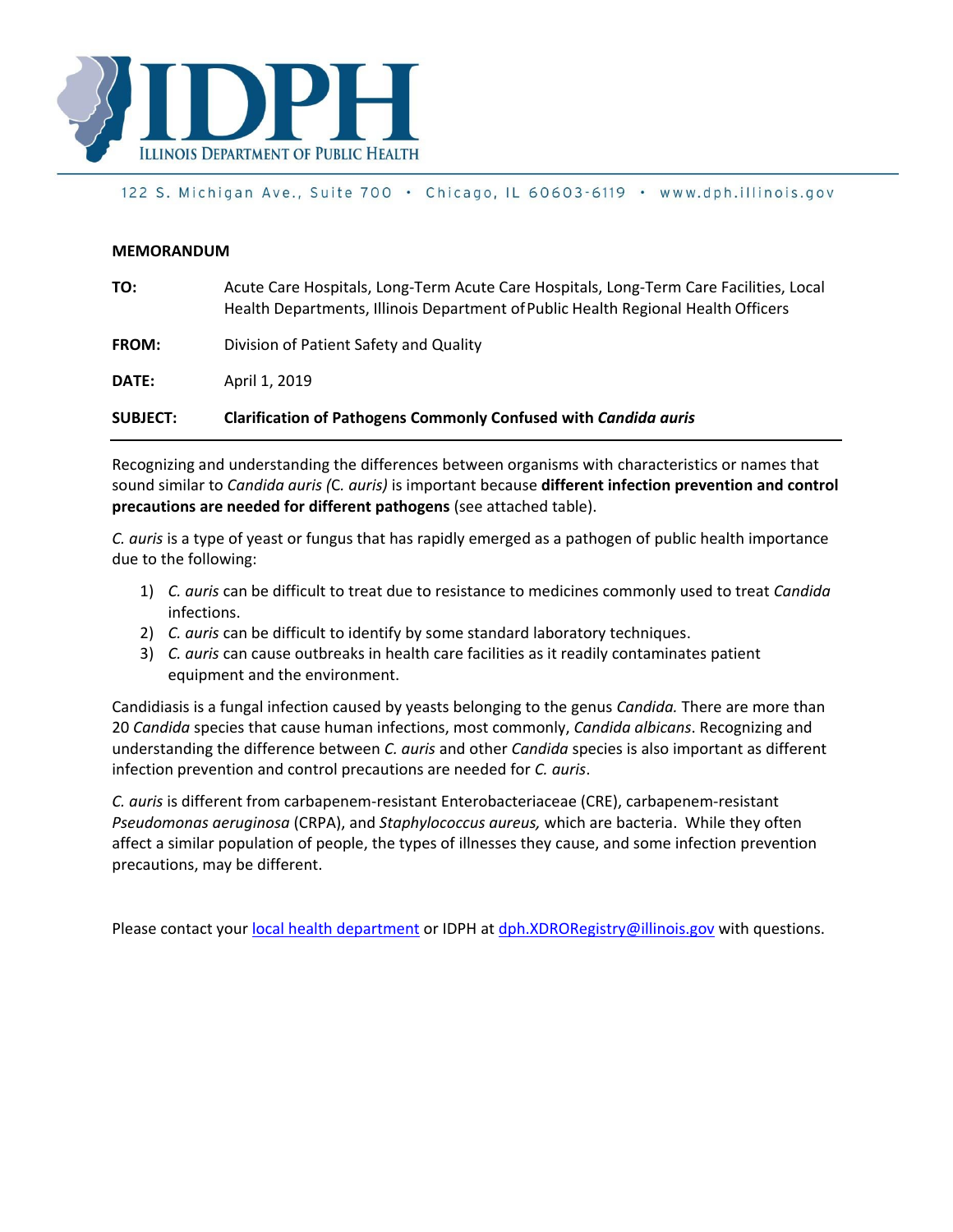| Table of Key Differences between Commonly Confused Pathogens             |                                                                                                                                                |                                                                                                                                                                                                                                                                                                                                                                                                              |                                                                                                                                                                                                                                                                                                                                                                                                                                                                                                                        |                                                                                                                                                                                                                                                                                                                                                                 |  |  |  |  |
|--------------------------------------------------------------------------|------------------------------------------------------------------------------------------------------------------------------------------------|--------------------------------------------------------------------------------------------------------------------------------------------------------------------------------------------------------------------------------------------------------------------------------------------------------------------------------------------------------------------------------------------------------------|------------------------------------------------------------------------------------------------------------------------------------------------------------------------------------------------------------------------------------------------------------------------------------------------------------------------------------------------------------------------------------------------------------------------------------------------------------------------------------------------------------------------|-----------------------------------------------------------------------------------------------------------------------------------------------------------------------------------------------------------------------------------------------------------------------------------------------------------------------------------------------------------------|--|--|--|--|
| <b>Name of Pathogen/Organism</b>                                         |                                                                                                                                                |                                                                                                                                                                                                                                                                                                                                                                                                              |                                                                                                                                                                                                                                                                                                                                                                                                                                                                                                                        |                                                                                                                                                                                                                                                                                                                                                                 |  |  |  |  |
|                                                                          | <b>Candida auris</b><br>(C. auris)                                                                                                             | <b>Candida</b><br>(most commonly Candida<br>albicans)                                                                                                                                                                                                                                                                                                                                                        | carbapenem-resistant<br><b>Enterobacteriaceae (CRE)</b><br>and<br>carbapenem-resistant<br>Pseudomonas aeruginosa (CRPA)                                                                                                                                                                                                                                                                                                                                                                                                | <b>Staphylococcus aureus</b><br>(S. aureus)                                                                                                                                                                                                                                                                                                                     |  |  |  |  |
|                                                                          | Type of germ                                                                                                                                   |                                                                                                                                                                                                                                                                                                                                                                                                              |                                                                                                                                                                                                                                                                                                                                                                                                                                                                                                                        |                                                                                                                                                                                                                                                                                                                                                                 |  |  |  |  |
|                                                                          | Yeast or Fungus                                                                                                                                | Yeast or Fungus                                                                                                                                                                                                                                                                                                                                                                                              | <b>Bacteria</b>                                                                                                                                                                                                                                                                                                                                                                                                                                                                                                        | <b>Bacteria</b>                                                                                                                                                                                                                                                                                                                                                 |  |  |  |  |
| Related terms, words, acronyms, and selected notes (list not exhaustive) |                                                                                                                                                |                                                                                                                                                                                                                                                                                                                                                                                                              |                                                                                                                                                                                                                                                                                                                                                                                                                                                                                                                        |                                                                                                                                                                                                                                                                                                                                                                 |  |  |  |  |
|                                                                          | C. auris is a specific type (species) of yeast that is<br>resistant to medicines that are usually used to<br>treat yeast or fungal infections. | Candida are a group (genus) of<br>more than 20 different types of<br>yeast that are often part of the<br>normal human flora but can also<br>cause infections.<br>The medical term for a Candida<br>infection is Candidiasis. These<br>infections are commonly referred<br>to by other names depending on<br>what part of the body is infected<br>(e.g., thrush, vaginal yeast<br>infection, or diaper rash). | Enterobacteriaceae are a group<br>(family) of <b>bacteria</b> and<br>Pseudomonas aeruginosa is a<br>specific type (species) of<br>bacteria. These organisms can<br>be part of normal human flora<br>but can also cause infections.<br>CRE and CRPA are especially<br>concerning because they are<br>resistant to many available<br>antibiotics.<br>Sometimes CRE may be referred<br>to by the type of mechanism that<br>makes these bacteria resistant to<br>certain antibiotics, such as KPC,<br>NDM, VIM, or OXA-48. | S. aureus or "Staph" is<br>specific type (species) of<br>bacteria that can be part<br>of the normal human flora<br>but can also cause<br>infections.<br>Staph infections that are<br>resistant to certain<br>antibiotics are commonly<br>referred to as "MRSA" or<br>"VRSA," but not all staph<br>infections are resistant to<br>treatment with<br>antibiotics. |  |  |  |  |
|                                                                          | <b>Common sites of infections</b>                                                                                                              |                                                                                                                                                                                                                                                                                                                                                                                                              |                                                                                                                                                                                                                                                                                                                                                                                                                                                                                                                        |                                                                                                                                                                                                                                                                                                                                                                 |  |  |  |  |
|                                                                          | Blood, wound, ear<br>(possibly lung or bladder)                                                                                                | Invasive: blood, eye, brain, heart<br>Non-invasive: mouth, throat,<br>vagina, skin                                                                                                                                                                                                                                                                                                                           | Blood, wound, lung, bladder                                                                                                                                                                                                                                                                                                                                                                                                                                                                                            | Blood, wound, lung, skin,<br>joint, bone, heart                                                                                                                                                                                                                                                                                                                 |  |  |  |  |